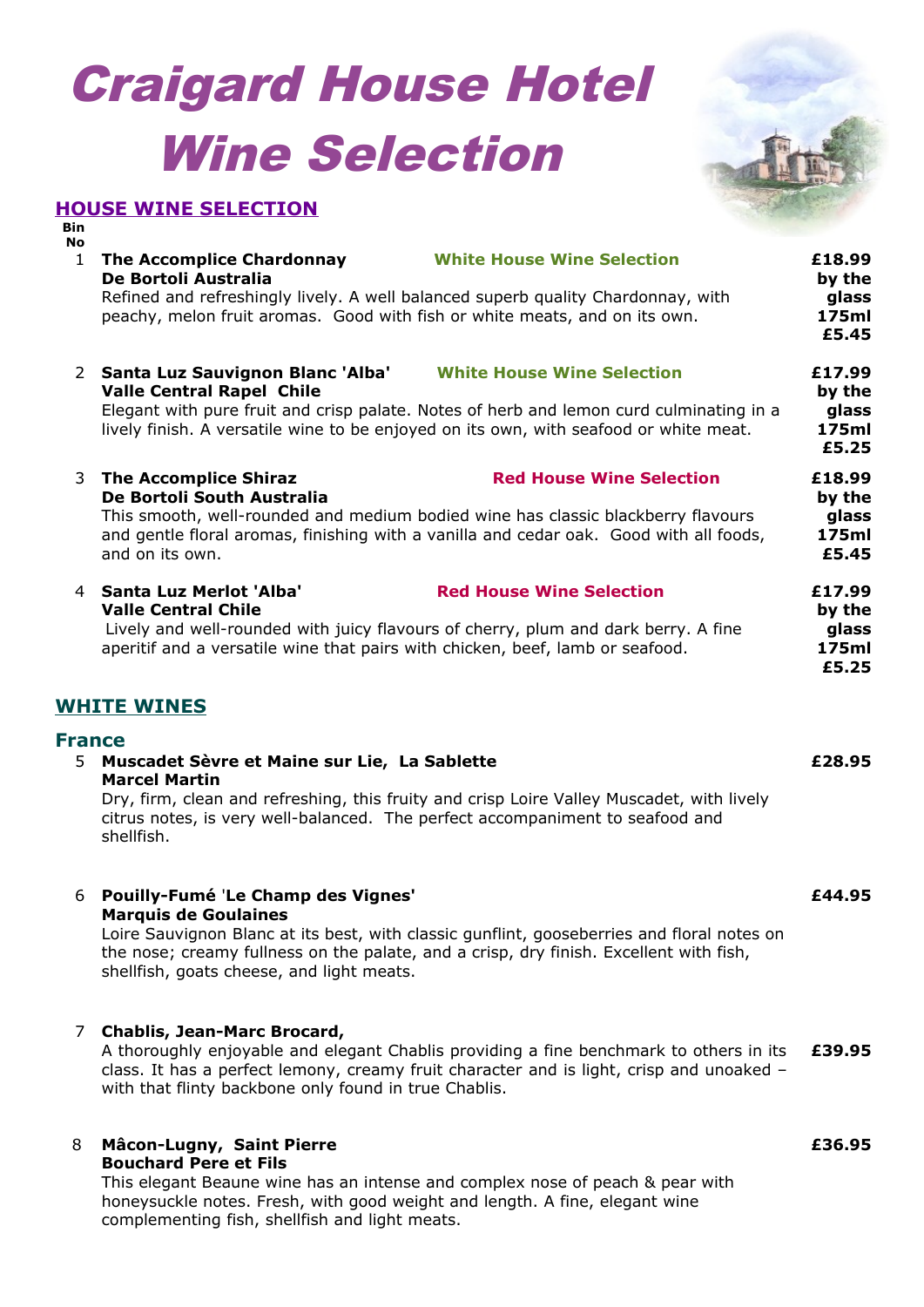# **France**

# 9 **Pouilly-Fuissé Clos Reyssié**

# **Georges Duboeuf**

The Pouilly Fuissé competes with the great wines of Burgundy - it is the "jewel" of the Mâconnais region - an unrivalled golden green, with a bouquet of roasted almonds, lime-tree, verbena and vanilla. It will captivate you with its harmonious, rich, fullbodied aspect and subtle oak taste. Lively and distinguished, its charm and elegance do not detract from its complexity. A delight with fish, shellfish and chicken.

# **Italy**

10 **Pinot Grigio Organic Pietra Di Piera Martellozzo delle Venezie** Pinot Grigio needs no introduction. A fresh crisp fruity wine with just a hint of smokiness, well balanced with a fine finish. Great with seafood and Vegetarian dishes. **£24.95**

# **New Zealand**

11 **Marlborough Sauvignon Blanc Stoneburn** Tropical, floral, grassy aromas with a hint of peppers, give way to a soft well rounded palate, and a slightly off dry finish.

# **South Africa**

12 **Cape Dream Chenin Blanc Western Cape**

> Flavoursome with aromas of pineapple, guava, peach & citrus. Rich and zesty with a rounded, refreshing finish. Great with seafood, white meats and cheese.

# **DESSERT WINE**

| <b>France</b> |                                                                                         | by the                  |
|---------------|-----------------------------------------------------------------------------------------|-------------------------|
| 13            | Château Haut Mouleyre - Cadillac                                                        | 125cl<br>glass<br>£7.50 |
|               | A classic French dessert wine, appealing as an accompaniment to all sweet dishes. This  |                         |
|               | full bodied wine of the Semillon grape has a bright yellow colour. The nose is complex, |                         |
|               | delicate and offers aromas of citrus fruit, pineapple, white flowers and honey.         |                         |

# **ROSÉ WINE**

# **Italy**

| 14 | <b>Pinot Grigio Blush</b>                                                               | £23.95 |
|----|-----------------------------------------------------------------------------------------|--------|
|    | Folonari, Provincia di Pavia, Italy                                                     | by the |
|    | This elegant wine is produced in Northern Italy. Crisp and fruity, with notes of ripe   | glass  |
|    | melon, it is perfect served chilled on its own, or as an accompaniment to salads, white | 175ml  |
|    | meats and fish dishes.                                                                  | £6.50  |

**£28.95**

# **£22.95**

# **£49.50**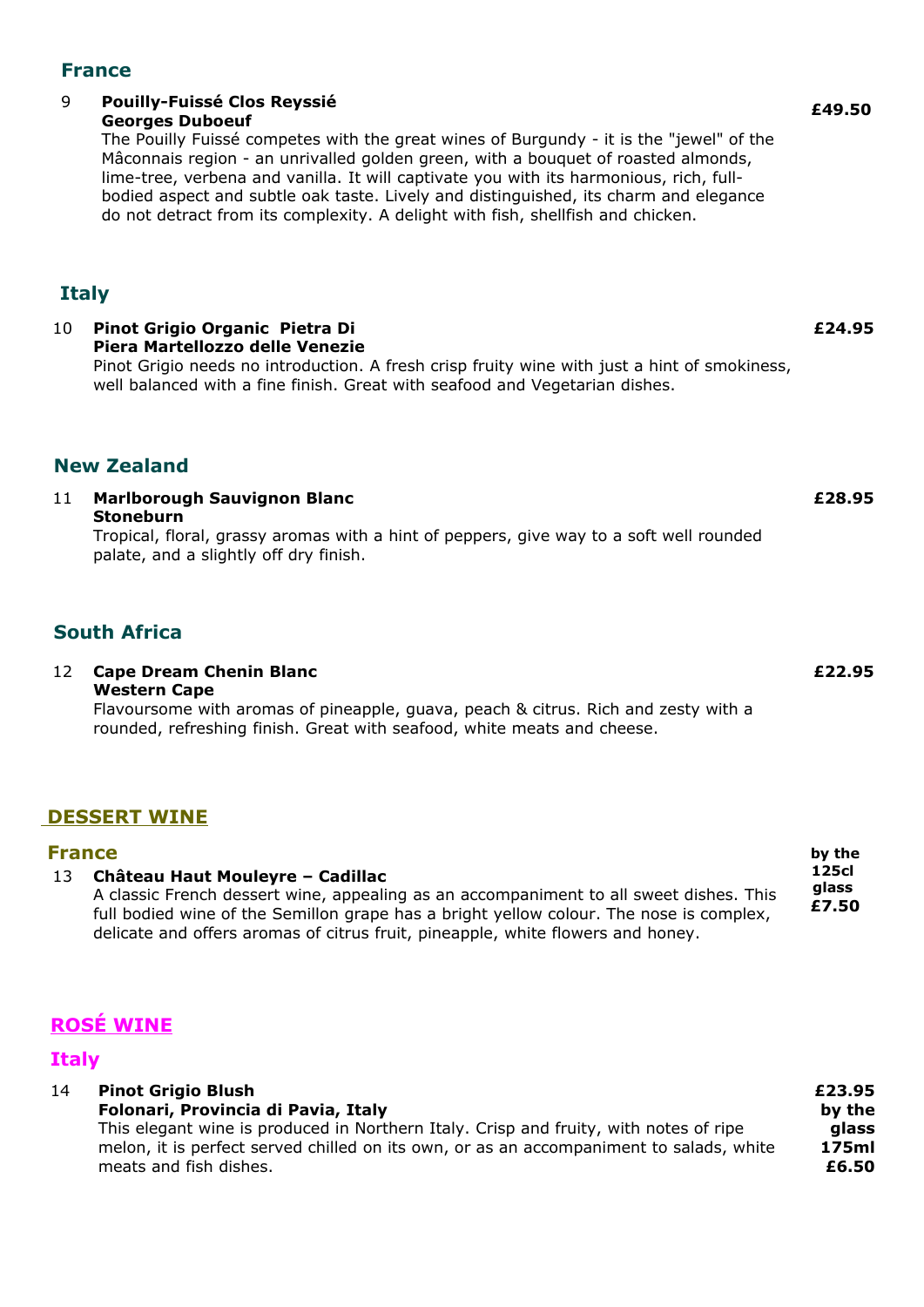# **RED WINE**

### **France**

### 15 **Malbec Mission de Picpus Château Saint Didier Parnac Cahors** This beautifully graceful dry red is bursting with fruit and an earthy warmth. Deep

flavors of blackberry and smoky liquorice make this the perfect partner for big flavours. Superb with roasted meats, cassoulet, cheese or dark chocolate.

# 16 **Saint Emilion, Château Fleur de Lisse Grand Cru**

Deep, vibrant red. Fruity nose with powerful raspberry, blackberry, chocolate and dark cherries. A well-balanced opulent and elegant wine with melted tannins and highly expressive aromas. Wonderfully harmonious across the palate, with a long aftertaste. A fine example of a traditional Saint Emilion. Described as in top 5% of wines world-wide.

# 17 **Bourgogne Pinot Noir**

### **Domaine Jessiaume**

A fine Burgundy from Santenay, near Puligny-Montrachet, on the Côte de Beaune. A well-balanced, delicate wine with blackcurrant & raspberry on the nose. Silky and subtle, with good tannins, the Santenay reds are some of the best kept secrets in the region.

# 18 **Fleurie La Madone**

**Georges Duboeuf**

The vibrant colour, floral tones, and plum and berry flavour of this wine - from the most famous of Beaujolais villages - combines with savoury fruit and a hint of the classic bubblegum aromas.

### 19 **Roulepierre Côtes du Rhône Pierre Amadieu**

Spicy Syrah and generous Grenache combine to produce a sophisticated medium-bodied wine, with great elegance, blending the soft tannins with an abundance of cherry fruit. An ideal accompaniment for Lamb or Game. Vegan friendly.

#### 20 **Châteauneuf du Pape 'La Paillousse' Pierre Amadieu**

With a deep purple colour, it has delicate red fruit and fig aromas on the nose. On the palate enjoy its weight, and the powerful yet smooth black fruit and liquorice flavours with notes of mint and "garrigue" or wild herbs.

# **Spain**

#### 21 **Rioja Monte Haro Tempranillo Federico Paternina**

This cherry red Rioja exudes juicy red berry fruit with hints of leather and leads on to delicious dark fruit and spice flavours in a creamy texture. Fresh and fruity with a rich, powerful and well-structured finish. Described as being in the top 16% of wines worldwide. It is an ideal companion to Pasta, Meat dishes and good hard cheese.

**£34.95**

#### **£63.95**

**£36.95**

### **£32.00**

#### **£31.95**

# **£69.95**

# **£29.95**